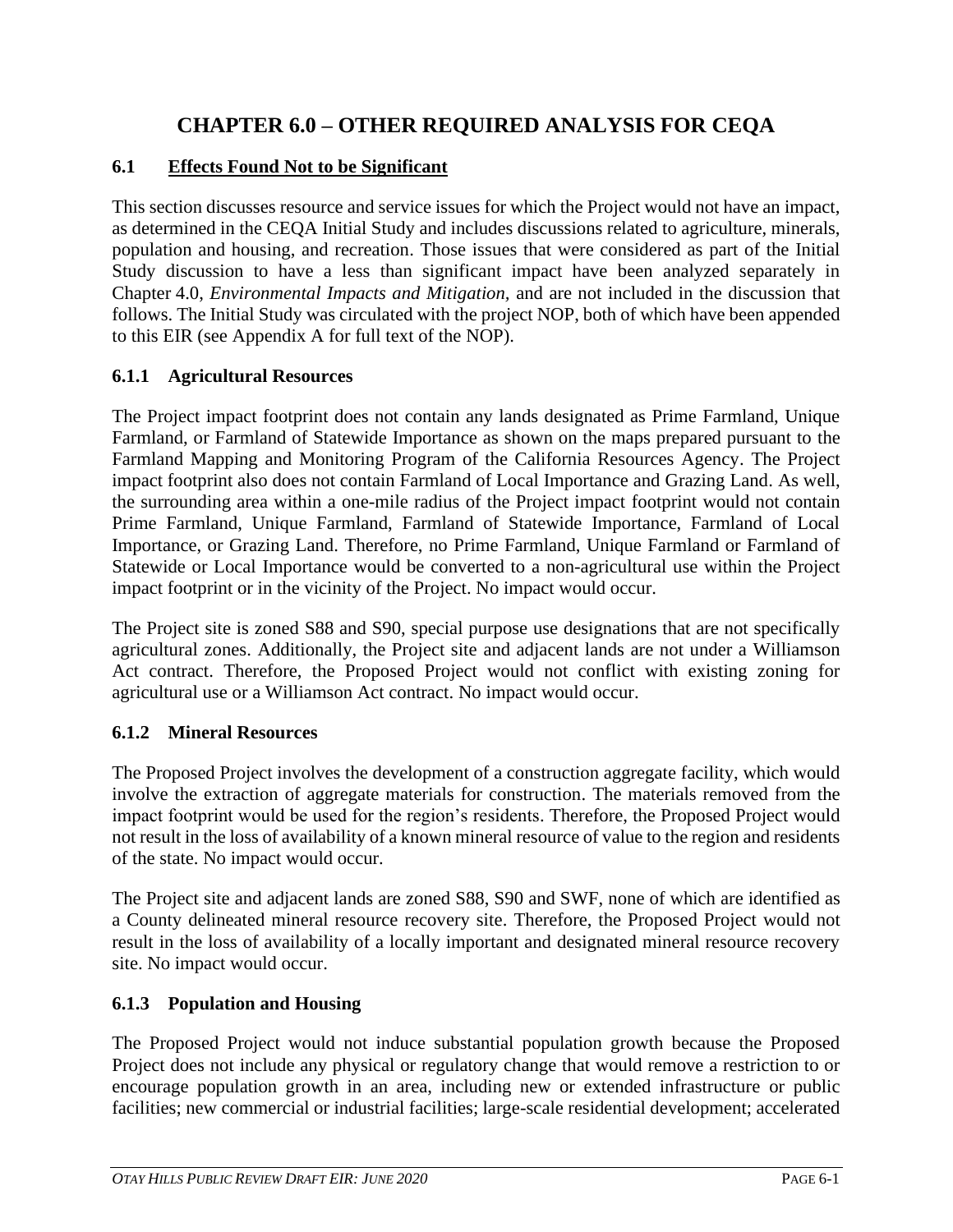conversion of homes to commercial or multi-family use; or regulatory changes such as general plan amendments, specific plan amendments, or zone reclassifications. No impact would occur.

The Proposed Project would utilize water from the OWD. To do this, annexation into OWD and extension of water lines would be required. The EOMSP EIR addressed the annexation and extension to the Project impact footprint and concluded that the extension of services would not induce population growth. Therefore, the Proposed Project would not induce population growth in the Project area. No impact would occur.

The Proposed Project would not displace existing housing or substantial numbers of people because the Project impact footprint is currently vacant. Thus, the Proposed Project would not require the construction of replacement housing elsewhere to address such displacement. No impact would occur.

#### **6.1.4 Recreation**

The Proposed Project does not include any residential use, which would typically offer the potential for increased use of existing parks and recreational facilities in the vicinity of the Proposed Project. For this reason, the Proposed Project would not present or accelerate the opportunity for substantial physical deterioration of any parks or recreational facilities in the region. In addition, because the Proposed Project does not include residential use, construction or expansion of existing recreational facilities would not be required, and there would be no adverse physical effects from such construction/expansion. No impact would occur.

### **6.1.5 Energy**

Operation of the Proposed Project would require the use of electricity for the processing plant machines, truck scale, office buildings, maintenance shop, and site lighting. The Proposed Project would also require electricity for the conveyance, treatment, and distribution of water to the site. Electricity would be provided to the Project site via a tie-in to existing SDG&E electrical lines that run diagonally through the Project site. Electricity usage for the Proposed Project would total 3,996,092 kWh per year, which represents 0.02 percent of SDG&E's total usage of 19,168,703,721 kWh in 2016. The Proposed Project would also require the use of natural gas for the hot mix drum burner and hot oil heater operations at the HMA plant. Natural gas would be provided to the Project site via tie-ins to an existing pipeline that runs parallel to the western impact footprint boundary just inside the Project impact footprint. Natural gas usage for the Proposed Project would total 2,062,640 therms per year, which represents 0.4 percent of SDG&E's total natural gas usage of 472,764,467 therms in 2016. Mining and processing operations are inherently energy consuming and equipment choices for the processes that are required are limited. The project would incorporate design measures, such as the use of metal halide lighting, to operate as efficiently as possible while maintaining profitability. The use of electricity and natural gas is a necessary component for the Proposed Project to achieve its goal of meeting local aggregate demand (and thus reducing VMT and associated energy usage, as discussed below).

Mining operations, including the use of off road heavy equipment for site preparation and extraction and haul trucks for the import of materials and export of aggregate product, would require the consumption of petroleum products, such as diesel fuel and gasoline, which are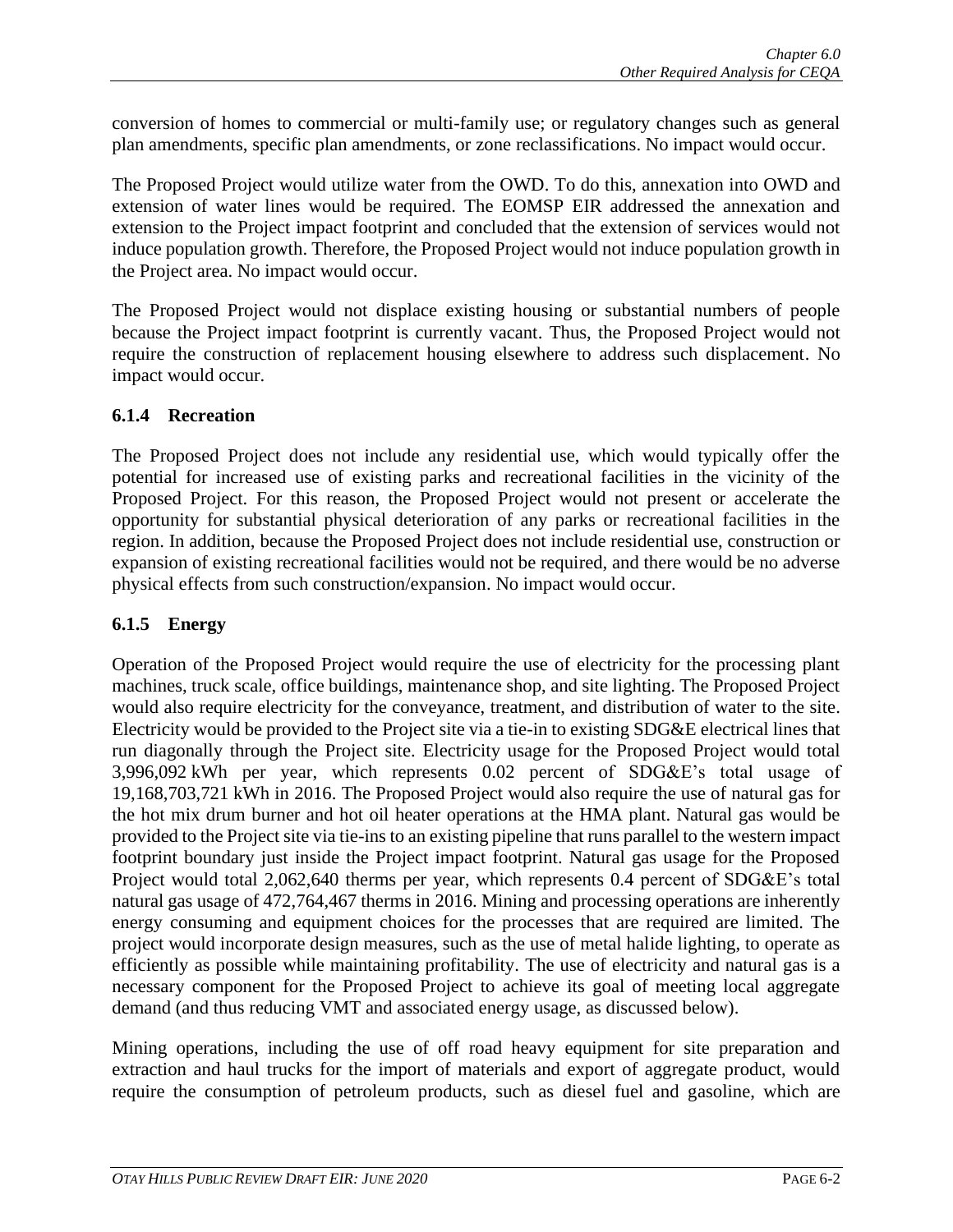non-renewable resources. Diesel fuel and gasoline would also be required for the use of worker commute vehicles to and from the project site. Objectives of the Proposed Project include securing a long-term, dependable source of high quality aggregate located close to high development areas in order to feasibly supply these areas. The close and reliable source of aggregate would reduce the County's reliance on imported aggregates, thereby decreasing VMT and associated petroleum product use.

Based on the discussions above, the Project would not result in the wasteful, inefficient, or unnecessary use of electricity, natural gas, or transportation fuels during its operation nor would it place a significant demand on electricity, natural gas, or transportation fuel supplies or require a substantial amount of additional capacity.

SANDAG's 2050 Regional Transportation Plan (RTP) contains the Sustainable Communities Strategy (SCS) for the region. The SCS, required by SB 375, provides goals and policies aimed at reducing VMT and GHG emissions through integrated land use and transportation strategies. In addition, the County's General Plan Conservation and Open Space Element contains policies and goals for reducing energy, including the following:

- Reduce vehicle trips generated, gasoline/energy consumption, and GHG emissions (Policy COS-14.1)
- Reduce non-renewable electrical and natural gas energy consumption and generation (Goal COS-18).

Because the Proposed Project would introduce a local supply of aggregate, it would result in a decrease in import haul truck trips and a subsequent reduction in VMT and fuel use. Electricity and natural gas required for the Project's operation would be used as necessary and not in a wasteful manner. Energy efficiency features, such as metal halide lighting, would be implemented to minimize energy use. As such, the Proposed Project would not conflict with an applicable energy plan or policy. No impact would occur.

### **6.2 Growth-inducing Impacts**

This section describes the potential for the Proposed Project to induce additional development within and beyond the East Otay Mesa area. As stated in State CEQA Guidelines Section 15126(d), whether or not a project may be growth inducing must be discussed in an EIR. The question to be asked is whether or not a "project would foster economic or population growth, or the construction of additional housing, either directly or indirectly, in the surrounding environment." Included are projects that would remove obstacles to population growth. The CEQA Guidelines further state that "[i]t must not be assumed that growth in any area is necessarily beneficial, detrimental, or of little significance to the environment" (Section 15126.2(d)).

With respect to growth inducement within the boundaries of the EOMSP area, the EOMSP Final EIR, which has been incorporated by reference into this EIR, concluded that implementation of the EOMSP itself would not be growth inducing. The extension of infrastructure into the Specific Plan area was not considered growth inducing, because the EOMSP area is located on the very edge of developable land in the County, and is constrained by topography, inaccessibility and the